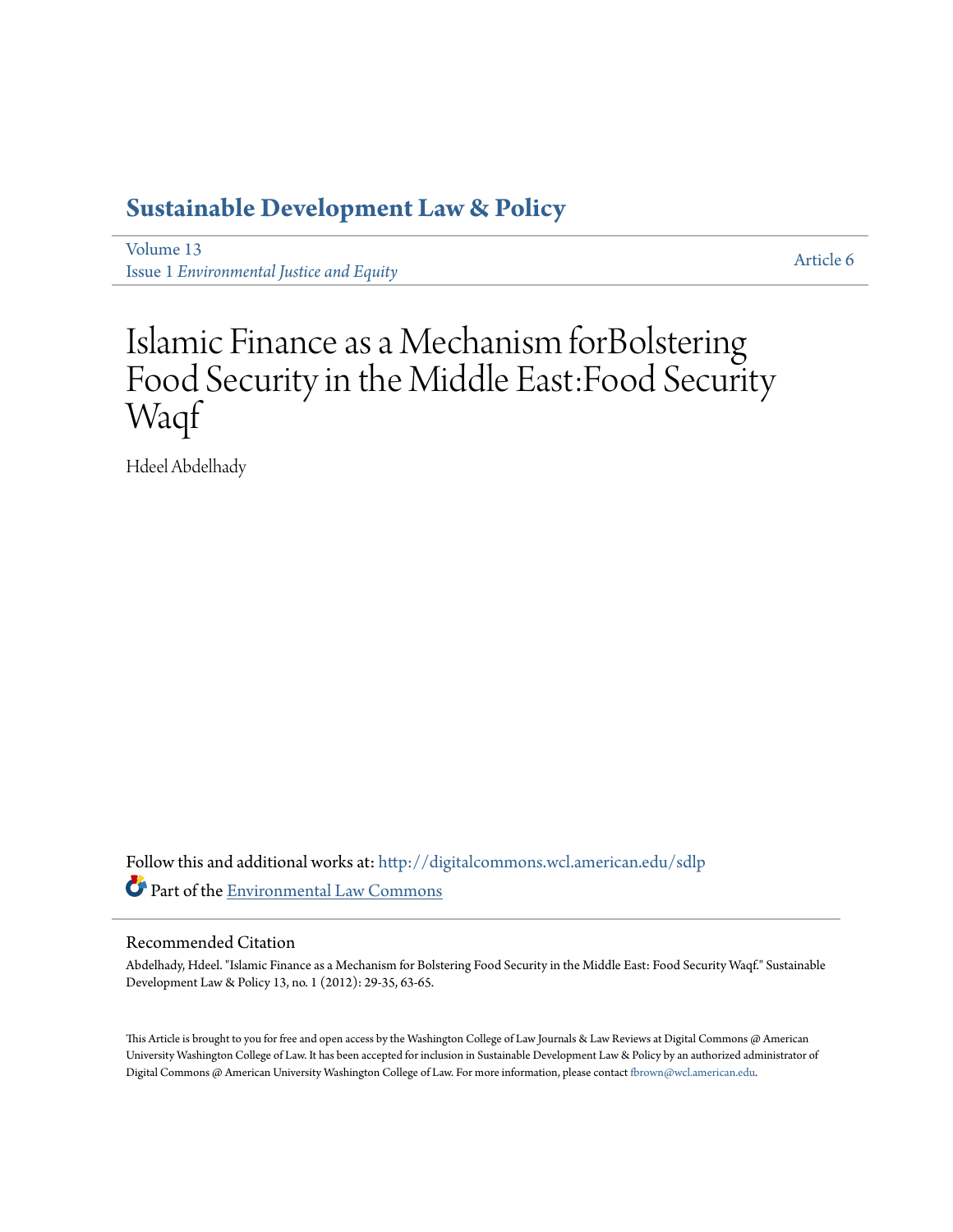# Islamic Finance as <sup>a</sup> Mechanism for BOLSTERING FOOD SECURITY IN THE MIDDLE EAST:

Food Security *Waqf*

*by Hdeel Abdelhady, Esq.\**

#### **INTRODUCTION**

This article proposes the establishment of a multilateral food security *waqf*, a type of Islamic trust or endowment, as a vehicle of investment in the future food security of the Middle East. Sections II through IV briefly discuss global food insecurity, Middle East food insecurity, and the need for a regional food security strategy for the Middle East. Sections V through VIII discuss contemporary Islamic Finance generally, the essential objectives of *Shari'ah*, historical *waqf* practice, Islamic perspectives on agriculture, and the proposed food security *waqf*. This article focuses on the rationale and objectives of *waqf*-based and other agricultural investment frameworks that are currently under development by the author, for application by governments, institutions, and private entities. The structures under development combine the *waqf* (as a foundational framework to allocate funding and other assets) with Islamic financing structures, Islamic and conventional asset management approaches, *Shari'ah* and civil law-based legal frameworks, and effective governance and operational models to achieve measureable impact, in a manner that equitably and rationally distributes rights and responsibilities among parties across the food supply chain, from government consumers to small farmers.

While this article focuses on the use of the *waqf* structure to advance food security, its premises and objectives have broader application. As discussed below, the *waqf* structure has been used successfully in the past to promote public objectives, such as education, aid to the poor, healthcare, public access to water, and food aid. While the use of the *waqf* has declined in modern times, its history suggests strongly that the structure was and can again be a powerful vehicle through which resources are organized and allocated to advance development objectives.

#### **I. GLOBAL FOOD INSECURITY: A SNAPSHOT**

Food insecurity is a global threat.<sup>1</sup> The nature of food and the means of its production make food insecurity a uniquely complex problem, with social, political, economic, and ethical dimensions. Serious efforts to promote food security and sustainability must respond to the complexities of the challenge.

According to the Food and Agricultural Organization of the United Nations ("FAO"), "in order to feed a population of more than 9 billion [the projected world population in 2050] and free the world from hunger, global food production must nearly double by 2050."2 Competition for food and for the means of food production is increasing, without commensurate rises in

supply.<sup>3</sup> Owing to population growth, increased food purchasing power and demand in emerging economies, climate change, land degradation, price volatility, and other factors, the global food supply-demand imbalance is expected to widen.<sup>4</sup> The world's governments have taken note. Acting independently and multilaterally, they have devoted resources to assess the food insecurity threat, and have taken steps to mitigate the risk.<sup>5</sup> As yet, however, no comprehensive solutions are on the horizon.

#### **II. Food Insecurity in the Middle East**

The Middle East is particularly susceptible to food insecurity.6 While the region does not face any foreseeable near-term threat of famine or widespread malnutrition, $\tau$  the Middle East presently lacks the means to produce adequate food supplies due to water scarcity, insufficient arable land, and man-made hurdles.<sup>8</sup> These hurdles include land and crop misallocations, under-utilization of food production means, inadequate investment in agriculture, poor stock management, sub-optimal distribution networks, and other factors.<sup>9</sup>

According to the World Bank, as of 2008, the Middle East imported fifty percent of its food.10 "High food prices and international market volatility mean domestic agriculture has taken on strategic importance in all the food producing countries in the region.11 Non-food producing countries, such as member states of the Gulf Cooperation Council ("GCC"), are looking at ways of securing land in third party countries to produce part of their food needs."12

By 2030, the combined Muslim population in the Middle East is expected to grow to 439,453,000.13 Today, the Muslim population is estimated at  $321,869,000$ .<sup>14</sup> This projection, a 36.5% net increase in population in less than twenty years, is staggering. The consequences of such population growth for food security in the Middle East will be profound.

At the country level, Middle Eastern countries have attempted to address food insecurity risks through food subsidies, export bans, price ceilings, and other policy measures, as well as by acquiring rights to farmland overseas.<sup>15</sup> For instance, food exporting countries like Egypt, Yemen, and Djibouti

*<sup>\*</sup>Attorney and Principal, MassPoint Legal and Strategy Advisory PLLC, Washington, D.C.; Professorial Lecturer in Law, The George Washington University Law School, Washington, D.C.; Senior Advisor to the Islamic Finance Committee, American Bar Association Section of International Law; Juris Doctor, The George Washington University Law School, Washington, D.C.; Bachelor of Arts, Political Science, History (Middle East and Africa) University of Pittsburgh, Pittsburgh, Pennsylvania.*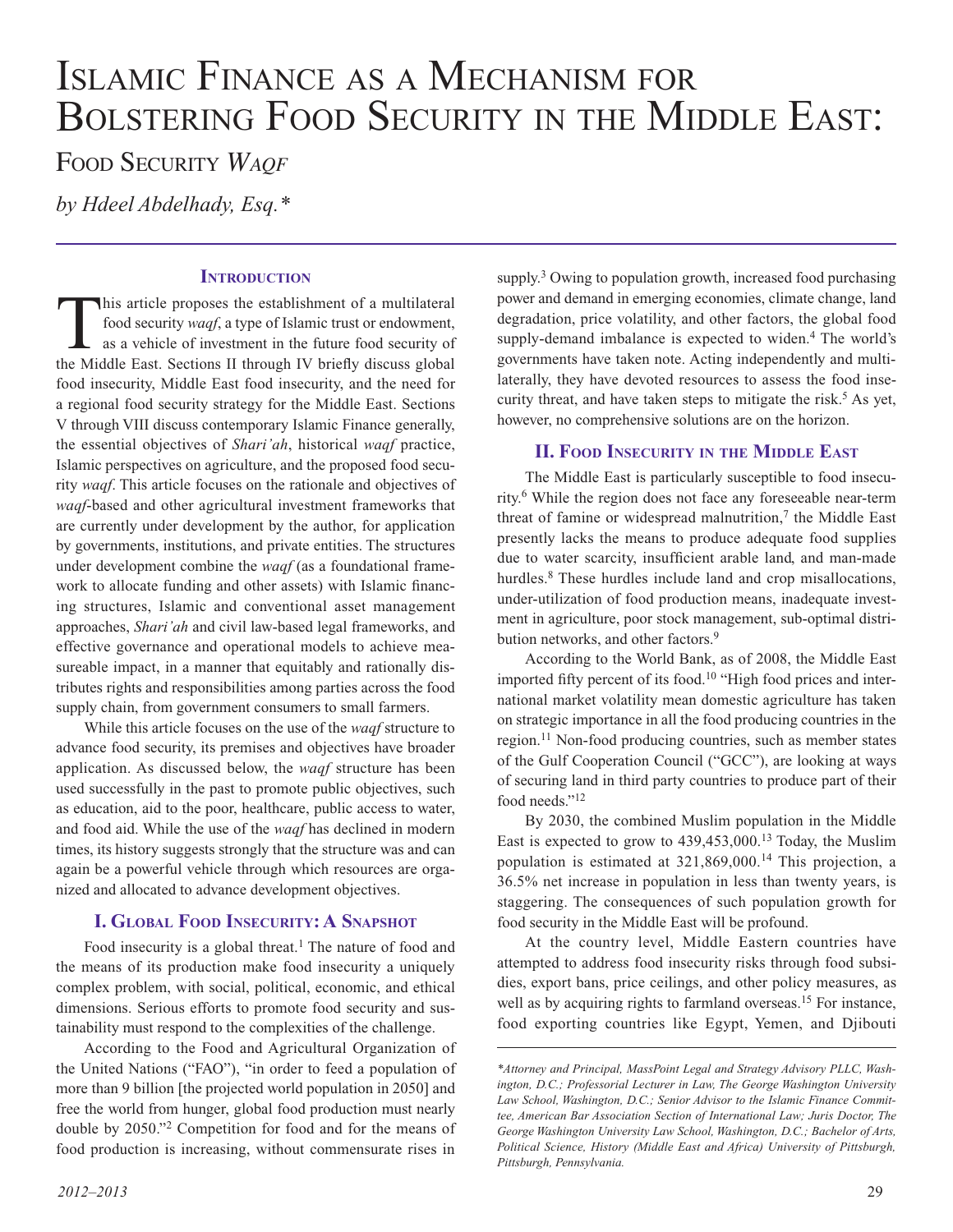impose *ad hoc* export restrictions in response to global price rises.16 The governments of the Middle East, as in the cases of Egypt, Morocco, Tunisia, Djibouti, and Yemen, employ government subsidies as a primary means of facilitating domestic food affordability.17

Arab countries, and particularly GCC states, which lack the arable land and water resources necessary to produce food sustainably, also pursued other avenues such as acquisition of long-term agricultural land rights overseas.<sup>18</sup> Between 2006 and 2009, Arab governments, government-owned companies, and private entities (primarily in the GCC states) were particularly active in acquiring agricultural land overseas.19 According to one compilation, forty-nine agricultural land deals and landrelated investments were initiated or concluded between 2006 and 2009.20 Of those, twenty-one (45%) involved Arab countries (most by governments with limited private companies) as investors.21 The countries involved in these transactions were Saudi Arabia (five), the United Arab Emirates (four), Qatar (three), Bahrain (three), Kuwait (two), Libya (two), Jordan (one), and Egypt (one).<sup>22</sup> The majority of these investments were made in Africa and Asia, and eleven of the twenty-one were made in majority Muslim countries.23 This data is illustrative, and reflects only a fraction of overseas agricultural land investments that are understood to have been made by Arab and non-Arab countries and private parties in recent years.24

While the logic of these land acquisitions is clear, their sustainability is not. Acquisitions of overseas land and landuse rights by Arab countries and other parties have not been without controversy.<sup>25</sup> These transactions are very likely to pose significant legal and political risks, an expectation that is borne out by the inhospitable reception they have received both inside and outside their host countries.<sup>26</sup> They have been characterized as "land grabs"—modern scrambles for resources reminiscent of nineteenth-century colonization.27 The terms of these land acquisitions and their details are often, if not always, undisclosed.28 This opacity has fueled suspicion that the deals are opportunistic usurpations of scarce resources by relatively wealthy countries at the expense of relatively poor countries and their small farmers.29 The lack of transparency and controversy surrounding agricultural land acquisitions raises questions not only about their nature, but about their long-term viability as a means of securing food supplies.

As a practical matter, the acquisition of agricultural land to produce food exclusively for the benefit of acquirer countries is legally and politically risky. It is not difficult to envision scenarios in which yields generated on overseas land would be wholly or partially expropriated, subjected to export bans, or otherwise intercepted, particularly in events of local or global food shortage and political or social unrest. Think tanks and other organizations have called for the regulation of overseas investments in agricultural lands.<sup>30</sup> For example, the International Food Policy Research Institute has suggested that investors should refrain from exporting crop yields in the case of food shortage in a host country.31 Such concerns, and the political and legal risks associated with overseas land acquisitions, will likely increase over

time, as global competition for food increases, exacerbated by demographic and environmental strains.32

The governments and companies that invest in agricultural lands overseas can, and likely have, put into place agreements to achieve optimal commercial and legal conditions. But under extraordinary circumstances, these agreements will be insufficient to overcome the very real risks stemming from political and social tensions that surround food, agricultural land, and the reality or perception of exploitation associated with overseas agricultural land investments. In worst-case scenarios, Arab governments and other investors in overseas agricultural land might find themselves with recourse only to international tribunals and money damages, and without access to the very crop yields for which they bargained.<sup>33</sup> Money damages would hardly be compensatory in such cases, as these investments are not made for profit, but for specific performance—*i.e.*, the enforcement by host governments of investors' rights to produce on agricultural lands and repatriate agricultural yields.

More immediately, overseas land acquisitions by some Arab countries are detrimentally impacting the food (and water) security of other Arab countries. For example, Arab countries including Saudi Arabia, Qatar, Kuwait, and the United Arab Emirates, are believed to have acquired agricultural land or land use rights in the Sudan (prior to the establishment of South Sudan as an independent nation). $34$  These acquisitions (and those by non-Arab countries and private parties) in the Sudan and other Nile Basin countries directly threaten Egypt's "ability to put bread on the table because all of Egypt's grain is either imported or produced with water from the Nile River, which flows north through Ethiopia and Sudan before reaching Egypt."35 In addition to being flawed in a practical sense, these Nile River-related land (and water) acquisitions present risks and interesting legal questions, such as whether state parties to an agreement for the use of a common and vital resource like the Nile River may contract out access to the resource to third parties for profit, to the detriment of other state parties to the same agreement. Indeed, such scenarios should prompt examinations of the nature and limits of relevant legal concepts, such as sovereignty over natural resources, particularly where a third-party state benefits from a shared natural resource at the expense of one or more states with direct and assertable rights of access.

As an important matter of national policy (if not national security), Arab governments must pursue food security solutions that are economically, politically, socially, and ethically sustainable. Measures taken by Arab countries thus far fail to address food insecurity comprehensively or at its root. At the regional level, Arab governments have yet to take coordinated steps to combat food insecurity. This likely is a symptom of a more general reality, which is that Arab countries, for a variety of reasons, trade more with countries outside, rather than within, their region.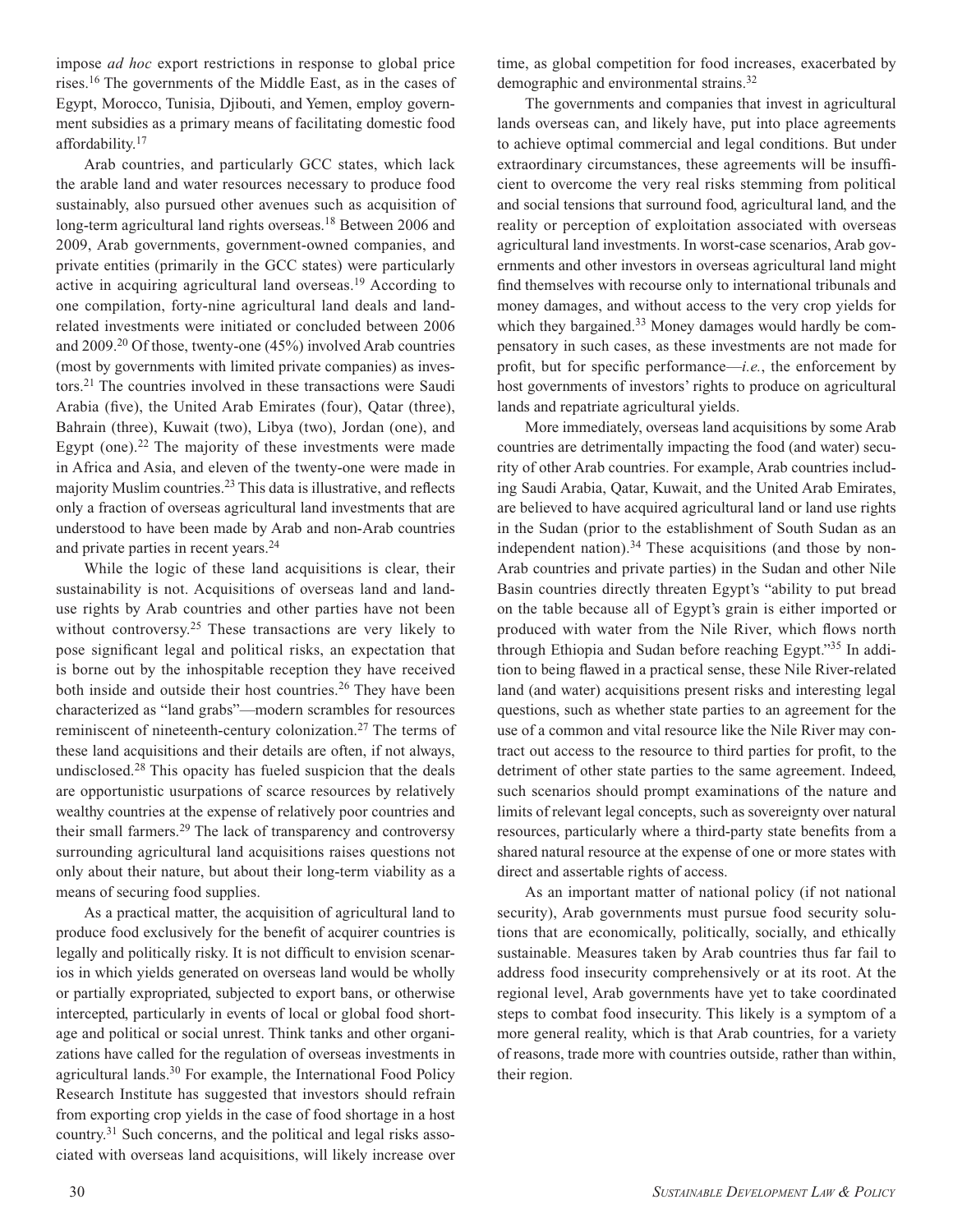#### **III. The Case for <sup>a</sup> Regional Food SECURITY STRATEGY**

*"There is no way around the reality that MENA [Middle East and North Africa] countries will need to buy a significant- and increasing- share of their food on international markets… the key is to manage this exposure in new and innovative ways to reduce the potential for food prices shocks without going bankrupt in the process."*

—World Bank, April 2009<sup>36</sup>

The quoted statement describes key challenges of food insecurity in the Middle East. However, the gravity of the long-term food insecurity threat to the region requires much more than management of exposure to international markets. As the global food supply-demand imbalance widens over time, the difficulties and risks associated with food security will intensify in the Middle East unless effective coordinated action is taken now.

The political, social, cultural, and historical ties that bind Middle Eastern countries favor the pursuit of a regional food security strategy, as do the geographic, demographic, and economic differences between them. As recent political uprisings have shown, major events in even one Arab country have the potential, if not the likelihood, to produce similar or follow-on events in others.37 The consequences of food insecurity, if it intensifies in the region or any of its major countries, will have regional impact: whether in the form of economic migration, spillover social and political unrest, or the need for food and other aid from neighboring states.38

Bolstering regional food production and supply in a coordinated fashion also would serve as a defensive measure, to the extent that Middle Eastern countries limit the need to compete for food in the global marketplace. Beyond politics and market exposure, the Middle East, for the sake of its development, has a fundamental interest in creating conditions in which its inhabitants live in an environment conducive to progress in all spheres.<sup>39</sup> Other than the related issue of access to water, no single issue is more essential to the creation and long-term maintenance of such conditions than is food security.

The GCC states, while comparatively cash rich, desperately lack the arable land, water resources, human resources, and depth of agricultural experience necessary to produce food sustainably and at appreciable levels.40 By comparison, the relatively cash poor countries of the region, including Egypt, the Sudan, Algeria, Morocco, and the countries of the Levant, individually and together possess the agricultural land, climate conditions, human resources, and agricultural experience to produce food in appreciable quantities, and in any case at higher than present output levels.41 But this latter group of countries has yet to realize its agricultural production potential for a number of reasons.42

As a region, the Middle East has not explored its potential to sustainably bolster food security by marshaling its combined monetary, natural, and human resources for the long-term benefit of its inhabitants. It is in the region's best interest to identify and pursue strategies to bolster food security, through increased regional production and other means, in ways that are not only economically, legally, and environmentally sustainable, but also are politically, socially, and ethically sound. The food security *waqf* proposed in this article would serve as a vehicle through which the region's collective resources can be allocated and deployed to advance sustainable regional food security.

#### **IV. ISLAMIC ECONOMICS AND FINANCE**

The principles and objectives of *Shari'ah*, which favor real economic activity, profit and loss sharing (rather than risk remoteness), and the creation and multiplication of wealth, its productive use, and its allocation for the common good, are uniquely suited to food security and development generally.<sup>43</sup> As used today, Islamic modes of finance and investment have proven effective and attractive in the commercial realm.44 Yet in contemporary practice, Islamic Finance has not been used meaningfully and consistently for development finance and social investment. As an industry and discipline, Islamic Finance has an interest in expanding its scope and impact, substantively and geographically.

Islamic Finance is a burgeoning financial services segment that is expected to continue to grow in volume and expand geographically.45 Current accepted estimates indicate that the size of the Islamic Finance industry is \$1.4 trillion, with the potential to reach \$4 trillion within five years, assuming continued growth at current rates.46 Regardless of its exact size or value (however measured), it is widely accepted that the industry has grown tremendously in the past thirty years, and that demand will support its continued rapid growth.47

Arab jurisdictions, such as Bahrain, Dubai, and Qatar, have invested significantly to position themselves as centers of Islamic Finance.48 Saudi Arabia, which offers relatively vast domestic retail and commercial opportunities, through private efforts and more recently with government support, is in the early stages of building its Islamic Finance industry.49 Egypt, the most populous Arab country, has only recently taken steps to promote Islamic Finance, even though the first Islamic bank was established in Egypt nearly forty years ago. $50$  Outside of the Middle East, nonmajority Muslim jurisdictions, most notably London and Hong Kong, have invested political, economic, and regulatory capital to position themselves as global Islamic Finance hubs.<sup>51</sup>

Notwithstanding the impressive growth and burgeoning popularity of Islamic Finance, common perceptions of its essence are limited, due in no small part to the fact that Islamic Finance is often framed in the one-dimensional, negative terms of what it prohibits—*e.g.*, *riba* (a broad concept often described as interest)—and not in terms of what it permits and encourages, which broadly is the creation and multiplication of wealth, its productive use, and its allocation and distribution for the public interest.

The Islamic Finance industry, its stakeholders and proponents (including governments) have an interest in demonstrating the potential real economy impact of Islamic Finance. The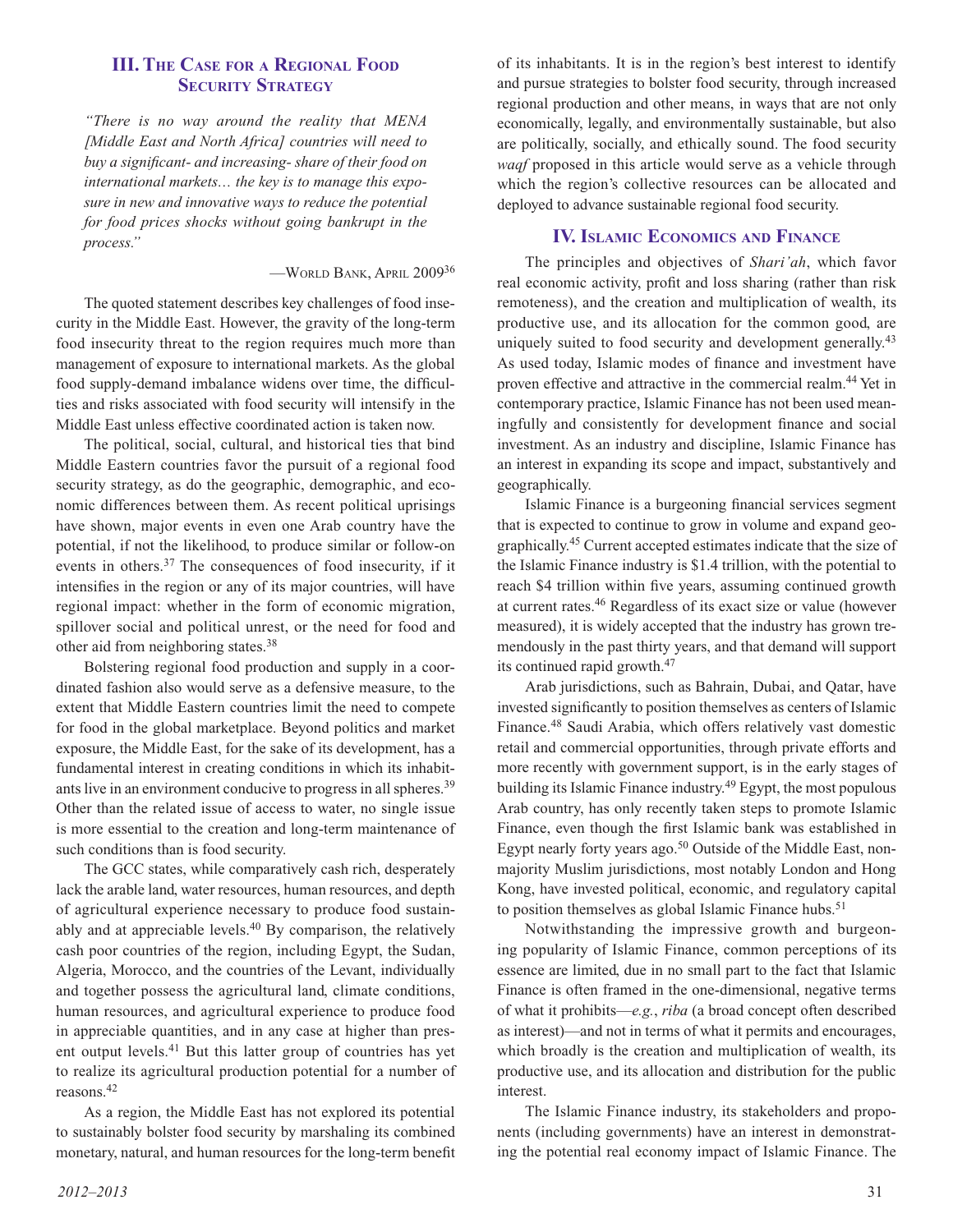development and social finance spheres, the objectives of which are compatible with *Shari'ah* objectives, provide a platform for such a demonstration.<sup>52</sup> Further, governments that have invested in Islamic Finance have an interest in its promotion beyond their borders and the commercial spaces that contemporary Islamic Finance has thus far occupied. The association of Islamic investment and financial mechanisms with endeavors of global significance, such as food security and development generally, would provide a platform for the expansion of Islamic Finance from a niche financial services segment to a discipline having wide applicability and potential impact beyond the commercial realm.

#### **V. Promoting Ethically Sustainable Food Security Investment:** *Maqāṣid al-Shari'ah*

The need for enhanced ethics in the pursuit of food security investment is clear. Ethics, as much as monetary, land, and human resources, will be essential to the long-term success of food security strategies, particularly those that span multiple countries.53 The infusion of and adherence to *maqāṣid al-Shari'ah*, or the goals and objectives of Islamic Law, in the pursuit of food security is one effective way to fill the ethics deficit, particularly in the Middle East.54 A brief look at the core objectives of *Shari'ah* demonstrates this.

Leading classical scholars of *Fiqh (fuqaha)* and *uṣūl al-Fiqh* (*uṣūlliyyīn*) delineated five "essential" objectives advanced by Islamic Law that are accorded the highest weight among the objectives of Islamic Law (*maqāṣid al-Shari'ah*).55 In order of importance, the five essentials are the preservation of: (1) the religion of Islam; (2) human life; (3) progeny; (4) the faculty of reason; and,  $(5)$  material wealth.<sup>56</sup> According to modern scholars, these five "essential" objectives of Islamic law were established by Imam al Ghazali of the *Shafi'te* School, and later adopted by classical scholars of the Malki and Hanafi Schools of Islamic law.57

In contextualizing the five "essentials" of *maqāṣid al-Shari'ah*, classical scholar Izz al-Din ibn Abd al-Salam's commentary is helpful. He is reported to have written that "all legal rulings in the areas of jurisprudence are contained within" the following Qur'anic verse: "Behold, God enjoins justice and the doing of good, and generosity towards [one's] fellow-men, and He forbids all that is shameful and that runs counter to reason, as well as envy; [and] He exhorts you [repeatedly] so that you might bear [all this] in mind." (QUR'AN  $16:90$ ).<sup>58</sup> The point, essentially, is that in Islam, as enjoined by the Qur'an and illustrated by the *Hadith* and *Shari'ah* interpretations, service of humankind, consistently with Islamic law, is an act of worship.59 In other words, it is fundamentally Islamic—an act of "preserving the religion"—to utilize and protect worldly resources, including human life, progeny, the faculty of reason, and wealth.<sup>60</sup> Classical scholar Sayf al-Din al Amidi, in his defense of giving the highest priority to the preservation of religion, offered this formulation:

[w]hatever is intended to preserve the root of religion should be given priority over all else, since [the Islamic] religion's aim and ultimate outcome is the attainment

of eternal happiness in the presence of the Lord of the worlds. All other objectives, including the preservation of human life, the faculty of reason, material wealth and anything else, are in the service of this overriding interest. As God Almighty declares, 'I have not created the invisible beings and men to any end other than that they may [know and] worship Me.' (Qur'an 51:56)."61

Classical scholar Ibn Abd al-Salam explained that Islamic law provides an equally potent summation of maqāsid al-Shari'ah and that Islamic legal rulings have one central purpose, which is to promote human well-being. Specifically, he stated:

All divine commands and prohibitions are founded upon the [pursuit of] benefit for human beings both in this world and in the next. God Himself has no need of anyone's worship. He is not benefited by the obedience of the obedient, nor is he harmed by the disobedience of the disobedient.62

In other words, the promotion of human well-being is not only encouraged, but required. This includes the creation, protection, and deployment of wealth in the service of individuals, families, and society at large. Intrinsically, the objectives of *Shari'ah*, and therefore *Shari'ah*-compliant finance, are compatible with the objectives of development finance and social investment, which, in principle, advance the well-being of mankind. "In the Islamic system there is no such thing as a [charitable] dedication 'solely to the worship of God."63 It is appropriate then that Islamic Finance, which is *Shari'ah*-based, be employed to advance the public interest.64

#### **VI. Food Security** *Waqf*

This article proposes the establishment of a multilateral food security *waqf* as a mechanism for investment in the future food security of the Middle East.<sup>65</sup> As envisioned, the food security *waqf* would serve as a vehicle for allocating and organizing capital and other resources for investment in agriculture and the financing of essential activities such as research, technological innovation and transfer, agricultural production capacity building, and income-generation. Importantly, the food security *waqf* envisioned would directly or indirectly facilitate much needed access to finance, including by small farmers, small and medium enterprises, and other parties across the food supply chain.

The *waqf* structure (rather than a conventional conduit, such as a fund or corporation) is proposed primarily to mitigate the political and legal risks (real and perceived) that tend to deter investment in the region, particularly on a multilateral basis and for regional benefit.66 W*aqf* assets, relative to assets associated with conventional investment vehicles, have enjoyed relative freedom from governmental interference, due both to the general respect accorded to *awqaf* and the relative vigilance of the public and *waqf* custodians against undue interference.<sup>67</sup>

Therefore, for the purposes of diminishing legal and political risk in the context of multilateral Middle East investment, the *waqf* structure (properly crafted and with strong legal frameworks to diminish the likelihood of government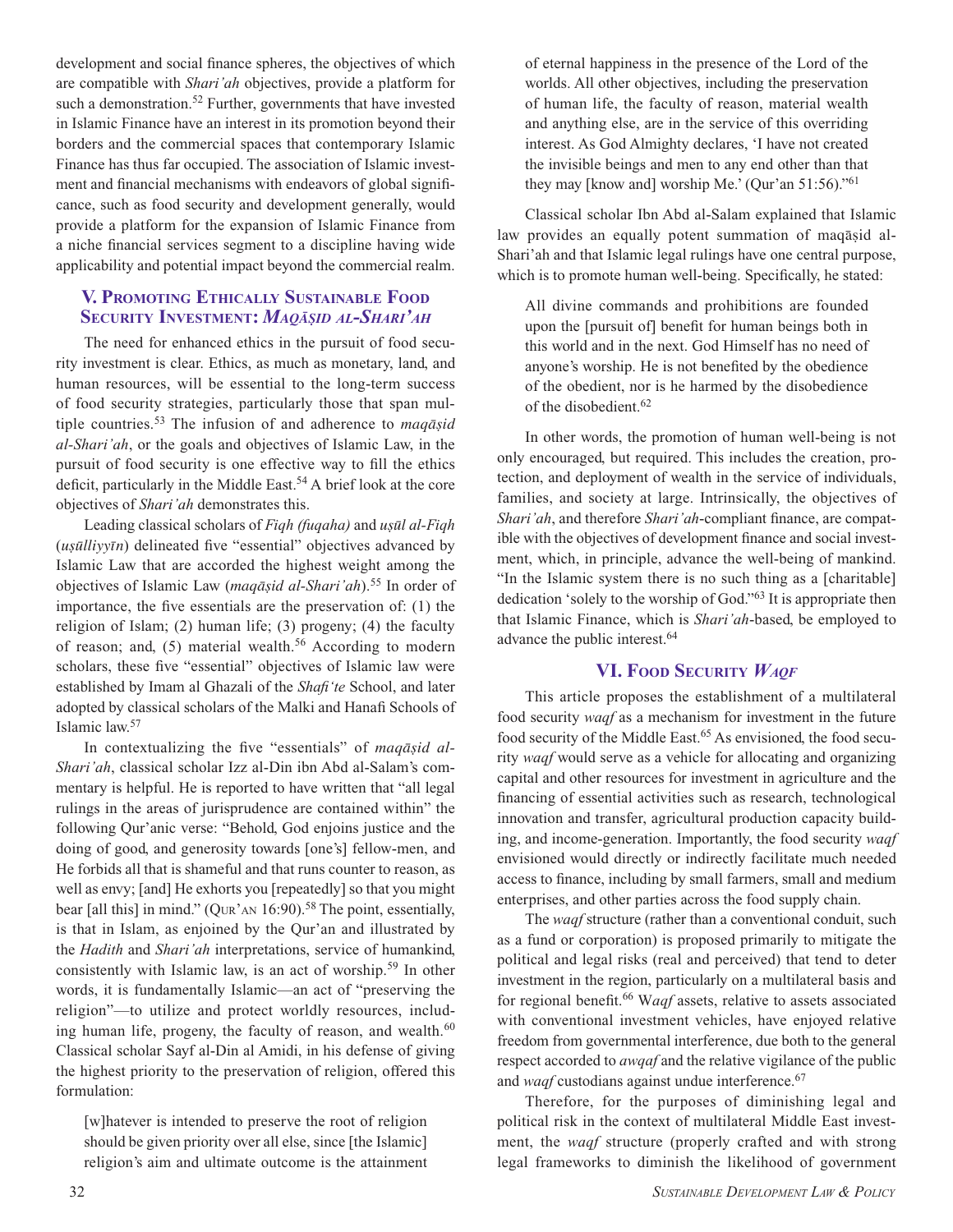interference) provides an attractive alternative to conventional investment modalities. Further, the *waqf* structure is proven as an effective and administratively convenient mode of investment and finance, particularly for large-scale projects. As discussed below, *awqaf* have been used successfully (by Muslims and non-Muslims) to promote the public interest and facilitate investment throughout culturally and geographically diverse countries. The potential of the *waqf* as a modern development and investment tool is borne out by history and should neither be overlooked nor underestimated.

#### Agriculture: Islamic Perspective and Early Practice

The promotion of food security is compatible with *Shari'ah* objectives and the distribution of agricultural resources in early Muslim communities. Reverence for agricultural endeavor and ethical practices in agricultural production and distribution are well-documented, and a few examples from *Hadith* are sufficient to briefly make the point.<sup>68</sup>

According to a narration of Anas bin Malik, the Prophet Mohammed said: "There is none amongst the Muslims who plants a tree or sows seeds, and then a bird, or a person or an animal eats from it, but is regarded as a charitable gift from him."69 The Prophet Mohammed was equitable in contracting for food and the means of food production.70 Various *ahadith* indicate also that while the Prophet was believed to have preferred the giving of land outright<sup>71</sup>, he approved share-cropping provided that such arrangements were not speculative and yields were divided equitably.72

As narrated by Abdullah bin Omar: the Prophet concluded a contract with the people of Khaibar to utilize the land on the condition that half the products of fruits or vegetation would be their share."73 The Prophet is also said to have prohibited speculative sharecropping arrangements, such as agreements giving parties rights to yields from specific tracts of agricultural land or specific produce from sharecropped land. Rather, the Prophet required that parties agree to apportion the total agricultural produce, whether in percentages or by other measures.74 This approach, which diminished speculation and more equitably distributed risk and reward, is consistent with the principles of Islamic Finance, which requires risk-sharing and the avoidance of *gharar* (undue speculation).75

These *ahadith* illustrate two important Islamic principles: first, the productive cultivation of land is encouraged and rewarded76; and second, the equitable use and distribution of agricultural products and the means of their production are consistent with the teachings of Islam.

#### Basic Elements of Waqf and Consequences of ESTABLISHMENT<sup>77</sup>

The *waqf* is a kind of trust or endowment through which assets are allocated and preserved for a designated period of time or in perpetuity for specified beneficiaries for charitable, social welfare, development, or intra-family wealth distribution purposes.78 Stated more succinctly, *waqf* is the "[bequeathing] of property and dedicating the fruit."79 Analogous to the *waqf* in non-Islamic law is the Anglo-American common law trust,

which is considered by some to be "among the most important creations of the [common] law of equity… [and has] for hundreds of years…played a vital role in organizing transactions of both a personal and a commercial character."80

The essential legal requirements for the establishment of a valid *waqf* are straightforward and well-established. The donor of assets (*waqif*) must have legal and mental capacity.81 The *waqif* must have the right to legally transfer the assets and the nature of the assets must not be repugnant to *Shari'ah*. 82 The pledge to transfer *waqf* assets must be outright, without condition or contingency.83 The permissible purposes for which the *waqf* is established (*e.g.*, charitable or interfamily wealth transfer) must be clearly stated. $84$  The primary beneficiaries of the *waqf* (which may include the *waqif*) must be identified.85 A *waqf nazir* (trustee or administrator) must be designated.<sup>86</sup> And the terms of the *waqf*, according to the majority of scholars, must be in writing.87

Upon a valid declaration of *waqf* (*i.e.,* an informed statement, freely made, of intention to commit certain assets to *waqf*), the declaration, and therefore the *waqf* established by it, becomes irrevocable.88 After establishment, a *waqf* enjoys independent legal personality under Islamic law and may, *inter alia*, enter into transactions, acquire assets, and engage in other activities permitted under *Shari'ah* and other applicable law.89

#### Historical Uses of Waqf

The efficacy and legal legitimacy of the *waqf* structure are well-established. *Awqaf* have been used as vehicles for charity, the promotion of social welfare, the provision of public utilities, the building of rural and urban infrastructure, the provision of education, the building and maintenance of mosques, the provision of community medical services, and to advance other projects of public value.90 *Waqf* capital has also been a source of commercial credit.<sup>91</sup>

An early example of *waqf* is the endowment of the Ruma Well as a public utility.<sup>92</sup> It is reported that, upon arriving in Madina, the Prophet realized that the Ruma Well was one of the few sources of potable water for the city. "He asked: '[w] ho will purchase…[the Ruma Well] [and] equally share the water drawn therefrom with his fellow Muslims."<sup>93</sup> The Ruma Well was purchased and bequeathed as *waqf* property, to provide drinking water for the people of Madina.<sup>94</sup> The Prophet is said to have advised Omar Ibn al-Khattab, a companion of the Prophet at the time and later his second successor (the second of the four Rightly Guided Caliphs), to bequeath land in Khaibar as *waqf*, which he did.95 Consistent with the Prophet's practice, the Companions continued to establish *waqf* in the public interest. "Since the Prophet instructed his Companions about bequest and its benefits, they never stopped attending to it and putting their money and property into it, so much so that. . . [a]ny of the Prophet's Companions who could afford it made endowments."96

Conterminously with the spread of Islam, *waqf* practice expanded in scope, size and impact<sup>97</sup> through the Ottoman period, with the volume and quality of activity diminishing after that point and through the present time.98 At times, *awqaf* were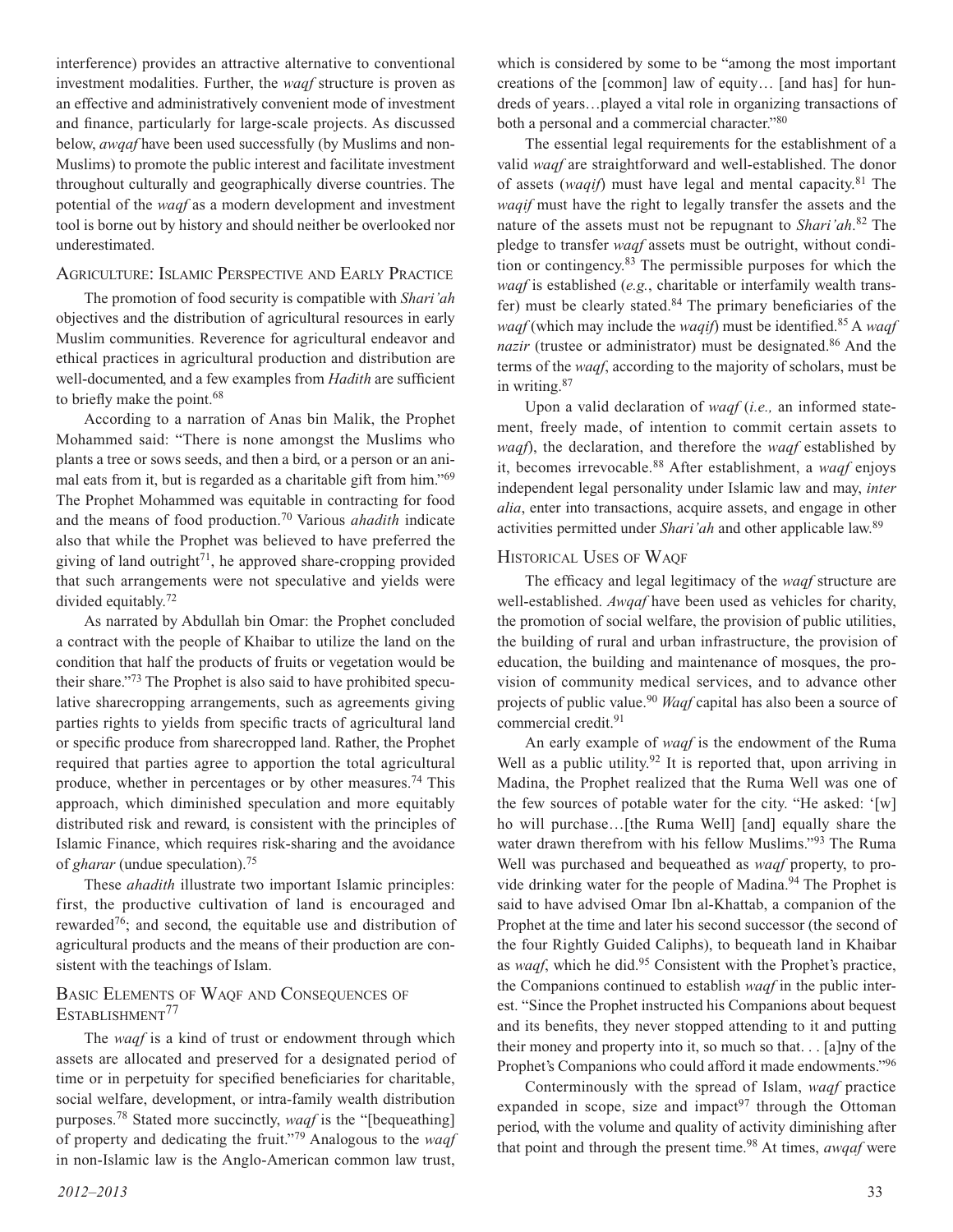used so pervasively that they "contributed towards shaping the economic, religious, political and social landscape of urban areas in the Islamic world."99 Thousands of *awqaf* were in operation in the Fatimid period (909-1171).100 And in the lifetime of the Ottoman Empire, *awqaf* had grown to a "staggering size, amounting to about one third of the Islamic Ottoman Empire and a substantial part of Muslim lands elsewhere."101

*Waqf* practice was dynamic. As the needs of society and Islamic jurisdictions changed and evolved, so did *waqf* practice. "[T]he extent of endowment usages along with their legal framework and practices . . . varied significantly throughout the centuries in response to the fluctuating needs of society, taking on different and distinct forms around the Islamic world, often assimilating local customs which frequently preceded the advent of Islam or were contemporaneous with it."102 This is borne out by historical practice, where *awqaf* assets and purposes included revenue-generating, mixed asset *awqaf*, 103 revenue-generating agricultural land,<sup>104</sup> the funding of largescale commercial property developments over large areas of land for mosque construction,*105* and the bequest of real properties sited in multiple jurisdictions for the benefit of a single beneficiary in another jurisdiction.<sup>106</sup> Other historical examples of *waqf* practice include provisioning for asset substitution (*istibdal*) to ensure the continuation and flexibility of *awqaf,*<sup>107</sup> the joint establishment of *waqf* by spouses for themselves and their children, the establishment of *awqaf* by guilds to support guild members' families,<sup>108</sup> and the establishment of multi-party *awqaf* to support Islam's holiest places of worship and its most significant institutions, such as the Two Holy Mosques, Al-Aqsa Mosque, and Al-Azhar.109 "*Awqaf* cover the Islamic world, from monuments such as the Indian Taj Mahal to the Bosnian Mostar bridge . . . from the Shishli Children's Hospital in Istanbul to the Zubida's Waterway in Mecca."110 The successful use of *awqaf*, across jurisdictions, for diverse purposes, and with various assets, speaks to the flexibility, stability, and appeal of the *waqf* structure.

This brief recitation of some of the historical uses and the dynamism of the *waqf* structure illustrates its significance in the development of Islamic jurisdictions. The *waqf* was so successful in some jurisdictions that British colonial administrations "exerted huge efforts in the nineteenth and first half of the twentieth century . . . to bring these assets under state control."111 In hindsight, this attempt at appropriation showed how highly valued these structures had become, and it reinforces the efficacy of the public *waqf* as a successful vehicle of investment and asset management for diverse purposes.

#### **VII. Adaptation of** *Waqf* **for Food Security INVESTMENT: LEGAL FRAMEWORKS AND REMOVAL of Public Administration**

As discussed, the *waqf* structure has been used successfully to promote the public interest. Regional food security is a matter of public interest of the highest order in the Middle East and elsewhere. The causes of food insecurity are various and numerous, but the challenges are not insurmountable. With

proper investment, resource allocation, and management, many of these causes can be addressed, including poor agricultural practices; $112$  water pollution and misuse; $113$  lack of effective land use planning; $114$  inaccessibility of finance for small farmers;115 and insufficient public investment in research, development, and technological innovation.116 The *waqf* structure is one avenue through which these challenges can be met, for example, through the allocation of land for specific agricultural purposes, the appropriation of capital and other resources for research, development, and technological innovation (including innovations for sustainable cultivation of dry lands), the education and training of parties across the food supply chain (such as stock managers and small farmers), building and improving infrastructure to facilitate efficient delivery and storage of food and agricultural staples, and the provision of finance to small farmers based on profit and loss sharing through the Islamic financing modalities. $117$ 

To accommodate multilateralism and regional food security objectives, and to further the political stability objectives for which the *waaf* structure has specifically been proposed herein, any *waqf*–based structure should be adapted to suit the participating parties and the scale of objectives agreed by them. The *waqf* asset composition and operating framework should incorporate modern asset classes and best operating practices, as well as *Shari'ah* and civil law based frameworks that mitigate legal risk and deter government or other interference. Importantly, the *waqf* structure contemplated requires freedom from direct administration or management by any general *awqaf* authority, in order to promote effective *waqf* management and mitigate the real or perceived political and legal risk associated with direct government participation. The *waqf*-based structures under development, for example, provide for the appointment of a *waqf nazir* or *waqf nuzzar* (an individual, group, or entity) to administer the *waqf* and maximize *waqf* assets, subject to customized and clearly defined performance benchmarks and governance standards.<sup>118</sup> This approach not only would diminish legal and political risk, but would provide the flexibility needed to appoint parties with the expertise necessary to effectively, efficiently, and profitably administer the *waqf*, without undue interference. With these and other modifications, the objectives of mitigating political and legal risks would be served, clearing the way for the pursuit of regional food security, innovatively and effectively.

#### **VIII. Conclusion**

The utilization of the *waqf* structure to bolster food security is legally, administratively, and politically compelling. The legal rights and responsibilities attendant to *awqaf* are clear—from the requirements of establishment, to the relinquishment of legal title to *waqf* assets, to the role and duties of the *waqf nazir*, to the purposes of the *waqf* and the identity of its beneficiaries. Because the framework and mechanics of *awqaf* are established and have, more often than not, been respected, the administrative costs of *awqaf*, compared to other structures, are relatively low as a general matter. $119$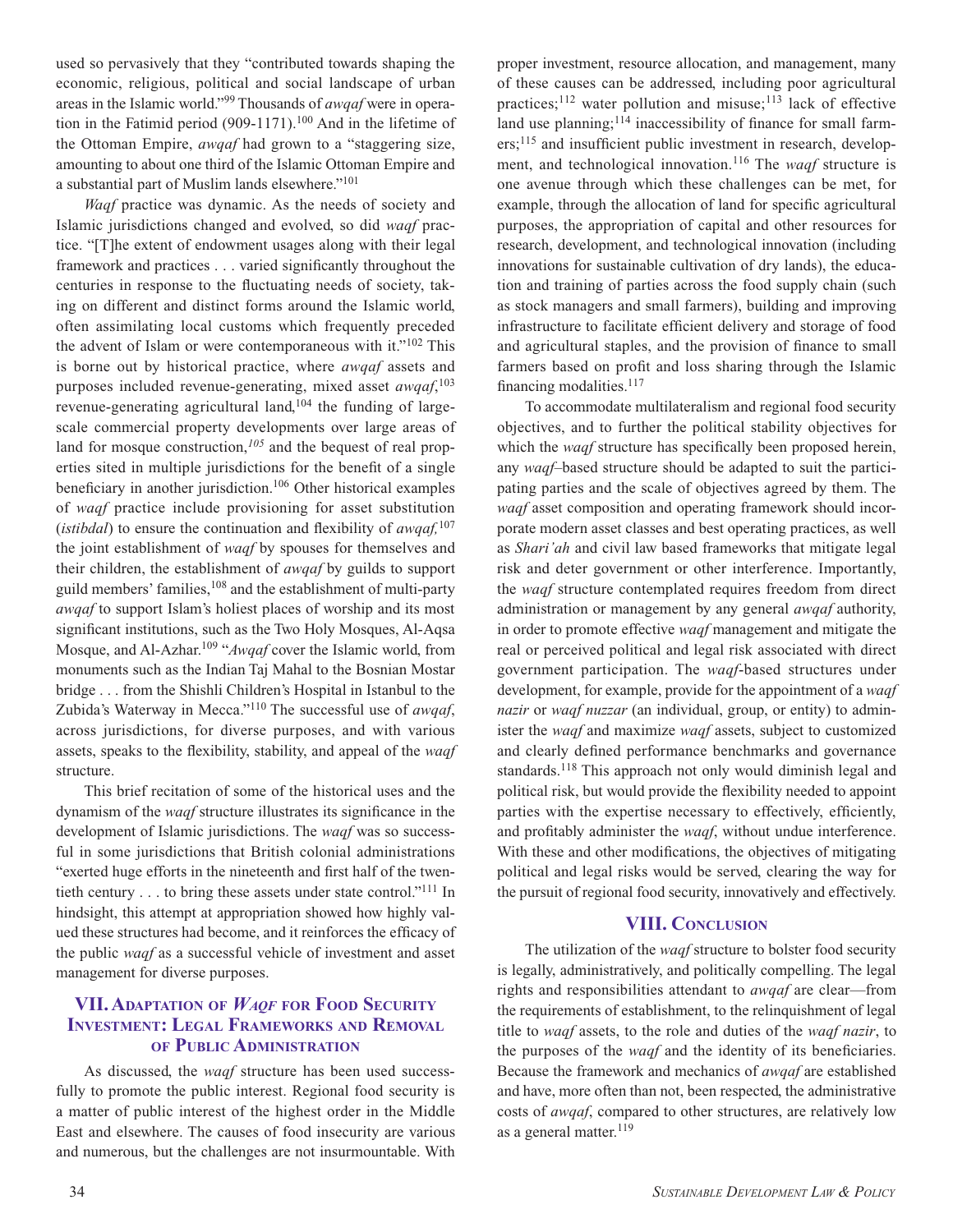The religious origins of the *waqf* and its treatment historically make it a comparatively safe vehicle for the investment of assets, particularly in the context of multi-party agricultural investment with significant sovereign involvement*.* Compared to other legal structures (*e.g.*, the corporation, partnership, etc.), the *waqf* is less susceptible to political or other interference that might frustrate the *waqf* purpose or diminish the value of *waqf* assets through misappropriation or mismanagement.

Middle Eastern countries, institutions, and private parties would serve the food security needs of their region, as well as Islamic Finance, by adopting a *waqf*-based strategy for regional food security. The *waqf* structure is a proven and established structure in the Middle East, and is well-suited to garner the political will, monetary resources, and cooperation necessary to effectively advance food security on a multilateral basis at the (國) regional level.

## Endnotes: Islamic Finance as a Mechanism for Bolstering Food Security in the Middle East: Food Security *Waqf*

<sup>1</sup> *See* Claire Schaffnit-Chatterjee, *The Global Food Equation: Food Security in an Environment of Increasing Scarcity* 4, DEUTSCHE BANK RESEARCH, September 21, 2009.

<sup>4</sup> *See id.* at 11-13.

<sup>5</sup> U.N. FOOD AND AGRICULTURE ORGANIZATION, THE STATE OF FOOD INSECURITY IN THE WORLD: ADDRESSING FOOD INSECURITY IN PROTRACTED CRISES, 27 (2010).

In this article, the Middle East includes the countries that are geographically situated in the Middle East and North Africa and are member states of the League of Arab States. *See* Schaffnit-Chatterjee, *supra* note 1, at 13, 14.

Notably, however, that the region's malnutrition rates are strikingly high relative to its income levels. *See*, *e.g.*, Ruslan Yemstov, *The Global Food Crisis:* Global Perspectives and Impact on MENA, Fiscal and Poverty Impact, WORLD BANK GROUP; Clemens Brisinger et al., *Economics of the Arab Awakening: From Revolution to Transformation and Food Security*, International Food Policy Research Institute (IFPRI) Policy Brief 18, May 2011 at 2.

Clemens Brisinger et al., *supra* note 7, at 3.

 $10$  WORLD BANK GROUP, AGRICULTURE & RURAL DEVELOPMENT IN MENA 1 (Sept. 2008).

- <sup>11</sup> *Id.* at 1.
- <sup>12</sup> *Id. at 2.*

<sup>13</sup> PEW RESEARCH CENTER FORUM ON RELIGION AND PUBLIC LIFE, THE FUTURE OF the Global Muslim Population 14 (Jan. 2011).

Id. at 14. The projection and current figures count only the Muslim populations of Middle Eastern states because Muslims are overwhelming majorities in the countries surveyed. The food security *waqf* proposed would not be limited to Muslim beneficiaries, but would serve food security needs of involved states and their inhabitants and other designated beneficiaries, if any. It should be noted that awqaf, their administrators, and beneficiaries, have and may involve non-Muslims. For example, "*[a]wqaf* supported many churches and synagogues and these were equally admissible in the Muslim courts of law." SIRAJ SAIT & HILARY LIM, LAND LAW & ISLAM: PROPERTY & HUMAN RIGHTS IN THE MUSLIM WORLD 156-57 (2006).

 $^{15}\;$  U.N. Food and Agriculture Organization, Country responses to the food security crisis: Nature and preliminary implications of the policies pursued 27-28 (2009).

<sup>16</sup> *See* Yemstov, *supra* note 7, at 10, 13 (Showing price fluctuations and responses). <sup>17</sup> Yemstov, *supra* note 7, at 13.

Saudi Arabia embarked on an ambitious government-mandated and subsidized effort to achieve self-sufficiency in key food staples and succeeded, but at a high cost to government coffers and the country's scarce water resources. According to the Saudi Arabian government, the Kingdom built its first grain silos in 1978, and in 1984, became wheat self-sufficient. *See Agricultural Achievements*, Royal Embassy of SAUDI ARABIA, WASHINGTON, D.C., *available at http://www.saudiembassy.net/* about/country-information/agriculture\_water/Agricultural\_Achievements.aspx (last visited Dec. 19, 2012). Saudi Arabia spent between SR60 billion to 70 billion to subsidize wheat production over the "long term" and significantly depleted water resources in the process. Recognizing the prohibitively high cost of domestic wheat production, the government announced that Saudi Arabia will phase out wheat production by 2016. *See Saudis to Phase Out Wheat Production*, Financial Times, April 11, 2008, *available at* http://www.ft.com/intl/cms/s/0/a686f2b0-0753-11ddb41e-0000779fd2ac.html#axzz2BUJ3ApgW.

<sup>19</sup> Alexandra Spieldoch & Sophia Murphy, *Agricultural Land Acquisitions: Implications for Food Security and Poverty Alleviation, in LAND GRAB? THE* RACE FOR THE WORLD'S FARMLAND 39, 42 (Michael Kugelman & Susan L. Levenstien eds., 2009).

<sup>20</sup> *See* Joachim von Braun & Ruth Meinzen-Dick, *Land Grabbing by Foreign Investors in Developing Countries: Risks and Opportunities*, IFPRI Pol'y Brief No. 13, Apr. 2009, at 5.

<sup>23</sup> The Sudan (seven), Egypt (one), Turkey (one), Mali (one), and Pakistan (one). *Id.*

<sup>24</sup> For example, Qatar is known to have invested in farmland in Australia. *See, e.g.*, Cameron Houston & Royce Millar, *Qatar Land Grab Angers Bush,* The Age, (June 19, 2011), *available at* http://www.theage.com.au/victoria/qatarland-grab-angers-bush-20110618-1g99l.html

<sup>25</sup> Numerous reports scrutinizing "land grabs" have been critical of the practice. And land acquisitions have been received with hostility in various jurisdictions. For example, the acquisition by Qatar of farmland in Australia has sparked controversy. *See id*. In Madagascar, a proposed land acquisition by South Korea triggered political unrest, leading to the eventual ouster of Madagascar's president and the cancellation of the transaction by his successor. Sebastien Berger, *Madagascar's New Leader Cancels Korean Land Deal*, The Telegraph, Mar. 18, 2009, *available at* http://www.telegraph.co.uk/news/worldnews/africaandindianocean/ madagascar/5012961/Madagascars-new-leader-cancels-Korean-land-deal.html.

<sup>26</sup> *See, e.g.,* Houston & Millar, *supra* note 24.

<sup>27</sup> *See* Michael Kugelmen, *Introduction and Acknowledgements*, *in* Land GRAB? THE RACE FOR THE WORLD'S FARMLAND 1, 3 (Michael Kugelman & Susan L. Levenstien eds., 2009).

- <sup>28</sup> *See* Houston & Millar, *supra* note 24 (Deal described as "secretive").
- <sup>29</sup> Kugelmen, *supra* note 27, at 16-18.
- <sup>30</sup> *See* Kugelmen, *supra* note 27, at 18.
- Schaffnit-Chatterjee, *supra* note 1, at 15.
- <sup>32</sup> *See* Schaffnit-Chatterjee, *supra* note 2, at 13.

<sup>33</sup> Indeed, it is understood that in most cases, agreements for the outright purchase or long-term lease of agricultural land overseas are made with host nation governments without participation or input from farmers or other segments of local populations that are dislocated or adversely impacted in other ways. *See, e.g., U.N. FOOD AND AGRICULTURE ORGANIZATION, FROM LAND GRAB TO WIN-WIN* SEIZING THE OPPORTUNITIES OF INTERNATIONAL INVESTMENTS IN AGRICULTURE, ECO-NOMIC AND SOCIAL PERSPECTIVES POLICY BRIEF 2 (June 2009).

<sup>34</sup> *See, e.g.*, von Braun & Meinzen-Dick, *supra* note 20.

<sup>35</sup> Lester R. Brown, *When the Nile Runs Dry*, N.Y. Times, June 1, 2011, § A, at 29 (explaining that "[t]he Nile Waters Agreement, which Egypt and Sudan signed in 1959, gave Egypt seventy-five percent of the river's flow, Sudan twenty-five percent and none to Ethiopia. This situation is changing abruptly as wealthy foreign governments and international agribusinesses create land acquisition deals to for large swaths of arable land along the Upper Nile. Consequently, Egypt must deal with several governments and commercial interests that were not party to the 1959 agreement. However, Egypt too has acquired agricultural land and/or land-use rights in the Sudan. As for the Sudan, there is no publicly available evidence to suggest that the state or Sudanese farmers have realized appreciable net monetary, know-how, or other gains from foreign acquisitions or use of Sudanese land. The adverse consequences to some Arab countries illustrate the need for a coordinated regional food security strategy").

*continued on page 63*

*Id.* at 13.

<sup>3</sup> *See id*. at 22, 26.

<sup>9</sup> *See* Yemstov, *supra* note 7, at 5.

<sup>21</sup> *Id.*

<sup>22</sup> *Id.*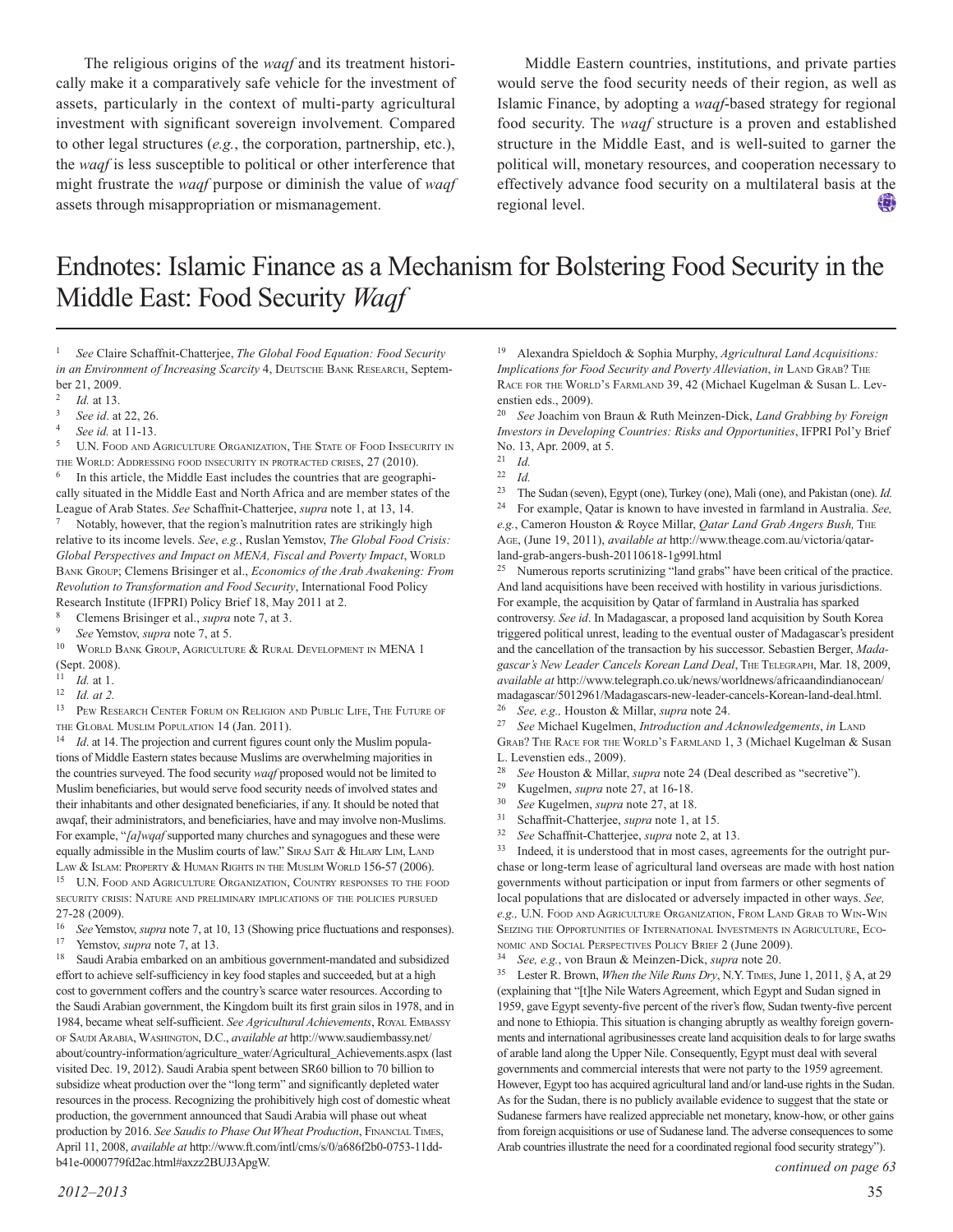<sup>141</sup> *See, e.g*., Protocol Additional to the Geneva Conventions of Aug. 12, 1949 and Relating to the Protection of Victims of International Armed Conflicts (Protocol I), Dec. 12, 1977, U.N. Doc.A/32/144, Annex I, reprinted in 16 I.L.M. 1391 (1978).

<sup>142</sup> *See* ICCPR, Van Boven*, supra* note 89 (and accompanying text). <sup>143</sup> ICCPR, *supra* note 67, art. 4, 24, and 26. *See, e.g*. Convention on the Elimination of All Forms of Discrimination Against Women, Dec. 18, 1979, 1249 U.N.T.S. 13.

<sup>144</sup> *See supra* note 54 (and accompanying text) (explaining the root of the human rights concept back to founding texts which unanimously uphold the idea of protecting human dignity and preserving personhood).

<sup>145</sup> According to Human Rights Watch, the Lake Bogoria region over which the *Endorois v. Kenya* judicial battle centered is considered to have great tourism potential due to its hot springs and abundant wildlife, including one of Africa's largest populations of flamingos. *Kenya: Landmark Ruling on*

*Indigenous Rights*, Human Rights Watch (Feb. 4, 2010), http://www.hrw.org/ news/2010/02/04/kenya-landmark-ruling-indigenous-land-rights.

<sup>146</sup> *See* American Convention on Human Rights, Nov. 21, 1969, 1144 U.N.T.S. 143, art. 63(1) ("[If] the Court finds that there has been a violation of a right or freedom protected by the Convention, the Court shall rule that the injured party be ensured the enjoyment of his right or freedom that was violated. It shall also rule, if appropriate that the consequences of the measure or situation that constituted the breach of such right or freedom be remedied and that fair compensation be paid to the injured party.").

<sup>147</sup> Banjul Charter, *supra* note 101, art. 21.

<sup>148</sup> This is equivalent to the notion of specific performance, as it would require the Kenyan government to bring the Endorois back onto their land, with full legal title to it. *Endorois*, *supra* note 9, ¶ 209.

<sup>149</sup> *See* ICCPR, Van Boven*, supra* note 89 (and accompanying text).

#### **Endnotes:** Islamic Finance as a Mechanism for Bolstering Food Security in the Middle East: Food Security *Waqf continued from page 35*

 $^{36}$  The Word Bank, Food Security in the Middle East and North  $\rm A$  , INTERVIEW WITH JULIAN LAMPIETTI, LEAD RURAL DEVELOPMENT SECTOR, April 2009, *available at* http://web.worldbank.org/WBSITE/EXTERNAL/COUNTRIES/ MENAEXT/0,,contentMDK:22148641~pagePK:146736~piPK:146830~theSit ePK:256299,00.html.

<sup>37</sup> *See* Brisinger et al., *supra* note 7, at 1.

<sup>38</sup> Unmanageable (or ill managed) rises in food prices in countries like Egypt have long been a key cause of public disaffection. In the case of Egypt, progressively decreasing food purchasing power—a stark reminder to any consumer of economic hardship—contributed to the uprisings of January 2011. The adverse impacts of rising food prices and the reliance on government subsidies for basic food staples by the poor in Egypt was illustrated most tragically in 2008, when at least 11 people died while standing in line for government-subsidized bread. The level of frustration with government subsidies and food prices was powerfully described by an Egyptian man who said of the subsidized bread system (and unemployment) in Egypt: "This is a rotten system . . . I come here every day. I have no work, so this is my job. Waiting for bread." Cynthia Johnson, *In Egypt, Long Queues for Bread That's Almost Free*, Reuters, (Apr. 6, 2008), *available at* http://www.reuters.com/article/2008/04/06/ us-agflation-subsidies-idUSL0404033220080406.

<sup>39</sup> GCC member states, which rely heavily on expatriate labor, have a clear interest in ensuring food affordability and balance of overall cost-of-living among expatriate residents, who, with the exception of Saudi Arabia, Oman, Bahrain, significantly outnumber, or in the case of Kuwait, are nearly equal in number to, native residents. Michael Strum & Nikolaus Siegfried, *Regional Monetary Integration in the Member States of the Gulf Cooperation Council*, EUROPEAN CENTRAL BANK OCCASIONAL PAPER SERIES No. 31, June 2005, at 20. <sup>40</sup> Von Braun & Meinzen-Dick, *supra* note 20.

<sup>41</sup> *See* Spieldoch & Murphy, *supra* note 19, at 42.

<sup>42</sup> For example, in Egypt and Morocco, farmers account for 60% of the poor, but earn only 40% of their income through farming. Yemstov, *supra* note 7. <sup>43</sup> For an introductory discussion of Islamic Finance and the economic

principles and objectives of *Shari'ah*, see Muhammad Ayub, UNDERSTANDING Islamic Finance 21 (2007).

<sup>44</sup> *See, e.*g., Camilla Hall, *Islamic banking: Impressive Growth Underscores Success*, Financial Times, (March 27, 2012), *available at* http://www.ft.com/ cms/s/0/09a99422-7291-11e1-9be9-00144feab49a.html#axzz2JljKEfCH.

<sup>45</sup> *See* Salman Syed Ali & Ausaf Ahmad, *An Overview,* in Islamic Banking and Finance: Fundamentals and Contemporary Issues, 1, 2 (Salman Syed Ali & Ausaf Ahmad eds., 2007).

<sup>46</sup> Kuwait Finance House, About KFH, Growth of Islamic Finance http:// www.kfh.com/en/about/index.aspx (last visited February 4, 2013).<br><sup>47</sup> See Ali & Ahmed sungs poto 45 at 2.3<sup>2</sup>

<sup>47</sup> *See* Ali & Ahmad, *supra* note 45, at 2-3.

See GOLDEN OPPORTUNITY: THE SHARIA-COMPLIANT FINANCE

INDUSTRY IS POISED FOR A SEA CHANGE, OXFORD BUSINESS GROUP,

(2011) *available at* www.oxfordbusinessgroup.com/news/

golden-opportunity-sharia-compliant-finance-industry-poised-sea-change*.*

<sup>49</sup> Robert B Gray*, Islamic Finance: Is the Time Ripe for a Private Sector Trade* Association?, THE WORLD FINANCIAL REVIEW (2012), *available at* www.worldfinancialreview.com/?p=238.

<sup>50</sup> Mit Ghamr Savings Bank, established in Egypt in 1963, was the first twentieth century Islamic financial institution. Notably, the Islamic Development Bank was born of an Egyptian study presented to the Organisation of the Islamic Conference (OIC). *See, e.g.*, NAZIH N. AYUBI, POLITICAL ISLAM: RELIGION AND POLITICS IN THE ARAB WORLD 136-37 (Routledge 1991).

<sup>51</sup> *See, e.g.* Massoud Hayoun, *Who's Afraid of Islamic Finance?*, THE ATLANtic, Mar. 30, 2012, *available at* www.theatlantic.com/business/archive/2012/03/ whos-afraid-of-islamic-finance/255265/.

<sup>52</sup> This is not to say, and should not be construed to suggest, that Islamic economic principles prohibit or discourage profit-making. Indeed, lawful (*e.g.*, non –usurious, transparent) trade and investment for profit are encouraged by Islam. *See, e.g*., Abu Umar Faruq Ahmad & M. Kabir Hassan, *The Time Value* Concept of Money in Islamic Finance, 23 THE AMERICAN JOURNAL OF ISLAMIC Social Sciences 66, 67-68 (2011). The Prophet Mohammed, who was himself a businessman, is reported to have said: "There is no harm in riches for the one who has piety." Abdul-Azeem Badawi, *infra note* 74, at 456.

See, e.g., U.N. FOOD AND AGRICULTURE ORGANIZATION, *supra* note 15, at 27-28 (Pointing out the drawbacks of conventional economic thought in solving the food crisis). The *waqf-*based and other frameworks under development by the author address the ethics deficit in various ways, including with positive and negative incentives, such as: (1) including farmers as financial stakeholders in agricultural investment structures; (2) enhancing investment value (by favorable regulation, transactional incentives, or other means) for investors who commit to supporting auxiliary benefits for impacted communities (*e.g*., infrastructure development, etc.); (3) incorporating mechanisms to directly and indirectly raise transaction costs to investors and host governments where investments displace or disenfranchise local farmers or other parties without compensation; and, (4) where feasible, encouraging relevant entities (*e.g*., development banks) to incorporate into development assistance eligibility and terms criteria, factors that discourage host governments from conducting transactions that displace or undermine the land interests of local populations, or are inconsistent with key agricultural investment principles, such as The Principles for Responsible Agricultural Investment (PRAI) developed jointly by the UNCTAD, FAO, IFAD and the World Bank.

<sup>54</sup> *See generally* Ahmad Al-Raysuni, IMAM AL-SHATIBI's THEORY OF THE HIGHER OBJECTIVES AND INTENTS OF ISLAMIC LAW 421 (Nancy Roberts trans., The International Institute of Islamic Thought 2005) (defining *maqāṣid al-Shari'ah*).

<sup>55</sup> In this article, the terms "Islamic Law" and "*Shari'ah*" are used interchangeably. And the following definitions are used herein: *Fiqh* is the "study and application of Islamic legal rulings as based upon detailed evidence; the corpus of practical legal rulings in Islam"; *Faqīh* (*pl. fuqahā*) is "a scholar of Islamic jurisprudence who concerns himself with the details of Islamic legal rulings and their legal bases"; *Maqāṣid* or *Maqāṣid al-Shari'ah* is the "higher objectives of Islamic law in general"; *uṣūl al-Fiqh* is "the principles or fundamentals of Islamic jurisprudence"; and, *Uṣūlī* (*pl. uṣūlliyyīn*) is a "scholar who devotes himself to the study of the principles of Islamic Jurisprudence (*uṣūl al-Fiqh*)." *See id.* at 421-25.

<sup>56</sup> *Id.* at 22-25.

<sup>57</sup> *Id.* at 22-23. According to some sources, there was some disagreement amongst influential classical scholars as to the ordering of the third and fourth categories of "essentials", specifically whether the preservation of the faculty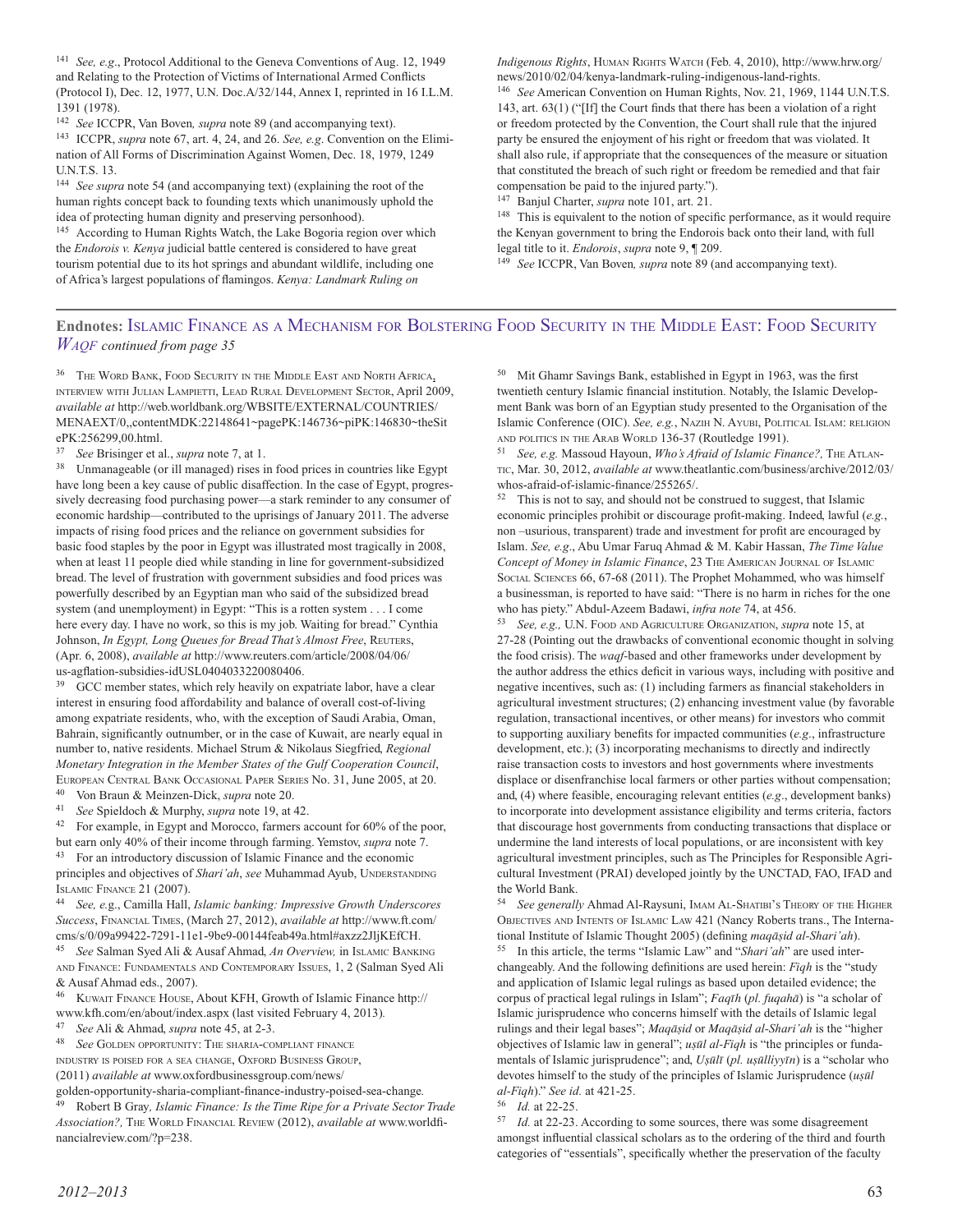of reason should trump the preservation of progeny. *Id.* at 26. It should be noted further that with respect to the preservation of "progeny", Hanafi school thinkers used the often referred to the preservation of "family lineage" or *nasab*, rather than "progeny"—but the terms appear to have been used interchangeably. *Id.*

<sup>58</sup> *Id.* at 31 (discussing commentaries on a book written by Izz al-Din ibn Abd al-Salam and attributing to him the statement that all Islamic legal rulings are "contained within" the quoted Qur'anic verse (*aya*)). A reference, such as the foregoing, to specific Qur'anic text (*i.e.*, Qur'an 16:90) corresponds with a numbered chapter (*sura*) and verse(s) (within chapters) of the Qur'an.

<sup>59</sup> *Id*. (discussing service of mankind as a component of preserving the religion).<br> $60 \tLJ$ 

<sup>60</sup> *Id*.

<sup>61</sup> *Id.* at 23 (discussing the contribution of *uṣūlī* Sayf al-Din al-Amidi to the development and refinement of the five "essentials" of *Maqāṣid*). <sup>62</sup> *Id*. at 32.

<sup>63</sup> Law of Waqf in Islam 78 (Tauqir Mohammad Khan et al. eds., Pentagon Press 2007) (discussing the religious significance of a charitable or waqf contribution as an act of religious worship *because* such a contribution constitutes a service to humankind. "A dedication 'solely to the worship of God' is . . . [not a meaningful] phrase in Islam . . . Everything which is dedicated to God is in reality for the good of mankind; and everything which is dedicated for the good of human beings, individually or collectively, . . . [is] for the service of God." Al-Raysuni, *supra* note 54, at 32.

<sup>64</sup> In this article, the *waqf* structure is considered an instrument of Islamic Finance. Islamic Financial Institutions are required to contribute a portion of their profits to *zakat* (charity). Beyond that, profits obtained by Islamic Finance Institutions in violation of *Shari'ah* (*e.g.*, through interest) are also donated to charity. Public *awqaf* are among the parties eligible to receive zakat, and in a coordinated environment, a food security or other *waqf* could benefit from the zakat contributions of Islamic Financial Institutions, companies, individuals, and other parties.

<sup>65</sup> As noted below, the *waqf* is a kind of trust or endowment through which assets are allocated and preserved for a designated period of time or in perpetuity in the service of specified beneficiaries for charitable, social welfare, development, or intra-family wealth distribution purposes. The author has developed tailored *waqf*-based and equity-based financing and investment frameworks designed to advance food security and other public objectives. The use of other, commercial and capital markets, Islamic finance forms for agriculture investment and food security will be discussed in a separate writing.

<sup>66</sup> A high ranking Arab diplomat in Washington, D.C. recently reminded me of the deterrent power of political and legal risk associated with sovereign and private agriculture and food security investment across borders in the Middle East. In no uncertain terms, the official described the skepticism with which some Arab governments and officials view agriculture and food security cooperation among Arab governments. The official informed me that agriculture and food security investment in non-Middle East jurisdictions (such as in Asia), while financially and geographically less advantageous, is viewed as a politically and legally stable alternative to Middle East investment risk, which the official believed had intensified in the wake of the "Arab Spring."

 $7<sup>7</sup>$  It is important to note that while instances of government interference with *waqf* assets are relatively infrequent (when compared with interference with purely commercial vehicles), the administration of *awqaf* by government is widely practiced; and in some cases, the administration of private *awqaf* have been overtaken by government authorities, often after decades or more since initial *waqf* establishment. The supplanting of private administration with government administration has more often occurred in connection with pubic or general-purpose *awqaf* (*e.g.*, general purpose *waqf* for the poor), usually through the transfer of *waqf* administration from originally designated trustees to the state, through its ministries or departments of *awqaf*. But in the case of *awqaf* (as opposed to non-*waqf* structures), *awqaf* properties and purposes typically are preserved—only the administration of the *waqf* is nationalized or rendered a government function. In the case of nationalization of commercial or other assets held, for example, by a corporation, the assets themselves are appropriated.

<sup>68</sup> The Arabic term *Hadith* (*pl. ahadith*) refers in this context to the collective authenticated accounts of the deeds and utterances of the Prophet Mohammed. The deeds and utterances of the Prophet, collectively, are *Sunnah*.

<sup>69</sup> Dr. Muhammad Muhsin Khan, *Summarized Sahih Al-Bukhari* (Arabic-English) 505 (1st ed. 1996).

<sup>70</sup> *Id*.

<sup>71</sup> *Id.* at 508.

 $\frac{72}{73}$  *Id.* at 507.

<sup>74</sup> Abdul-Azeem Badawi, The Concise Presentation of the Fiqh of the Sunnah and the Noble Book 476-78 (Jamaal al-Din M. Zarabozo trans., International Islamic Publishing House 2007).

75 *See generally Gharar – Explained*, ISLAMICBANKER.COM, http://www. islamicbanker.com/educationarticles/gharar (last visited Jan. 11, 2012) (discussing the various definitions of *Gharar*, including uncertainty, risk, hazard and deceit).

<sup>76</sup> Badawi, *supra* note 74, at 478-79 (The Prophet Mohammed encouraged the cultivation of "dead lands", where the land was not being cultivated and the previous owner was unknown. On this subject the Prophet is reported to have stated: "Whoever cultivates the land that does not belong to anyone has the *most* right to it." (emphasis added). The preference for the productive use of land, rather than its waste, is well established in Islamic law and custom, and underpins the doctrine of *ihya' al mawat* (literally, "revival of the dead", referring to land). This encouragement of land cultivation and its association with preferential rights seems compatible with common law legal doctrines like adverse possession, which also encourages the development of land and property).

<sup>77</sup> The Hans Wehr Dictionary of Modern Written Arabic, 1278-80, 81 (JM Cowan, ed., Spoken Language Services, Inc. (1994) (1961). (The Arabic term *waqf* means to stop or to halt, and in the case of the Islamic endowment, the term *waqf* (*pl. awqaf*) refers to sequestration of assets for charitable purposes by donation, bequest, grant, or the establishment of a religious endowment. *Waqif* (*pl. waqifah*) is the donor or grantor of *waqf* assets (or the *waqf* corpus) and is analogous to the donor or grantor of a trust. A *waqf* is administered by a *waqf nazir* (one or more natural or juridical persons (*pl. nuzzar*)). The term *waqf* is interchangeable with the term "*habs*", which means to actively hold (as in hold in custody), apprehend, block, or confine. In the case of property or other assets, *habs* means to "tie up [or] invest inalienably", "to devote entirely to" or to "tie up in inalienably" particularly for "a pious purpose." The writing in which the *waqf* terms are set forth is typically referred to as a *waqiffiya*.)

<sup>78</sup> *E.g., Summarized Sahih Al-Bukhari, supra* note 69*,* at 51-52. (There is debate as to whether it is permissible to fix the lifetime of a *waqf*. Historically, *awqaf* have been perpetual (unless extinguished by circumstances, such as the demise of the *waqf* assets) and many scholars and commentators contend that *waqf* must be perpetual, as a matter of *Shari'ah*. Some scholars have stated that it is permissible to establish a temporary *waqf*, but only in the case of familial (*ahli*) *waqf*. Others, particularly in the Maliki School, believe it is permissible to fix the duration of *waqf*, if the duration is specified by the *waqif* in a valid *waqf* establishment declaration.)

<sup>79</sup> Ahmad Al-Raysuni, *Islamic Waqf Endowment Scope and Implications*, (2012), *available at* www.isesco.org.ma [hereinafter "AL-RAYSUNI ON *WAQF*"] (quoting the definition of *waqf* by Hanbali scholar Muwaffiq Addin bin Qudama). This source is not paginated and therefore page references to this source are not provided herein.

<sup>80</sup> Henry Hansmann and Ugo Mattei, *The Functions of Trust Law: A Comparative Legal and Economic Analysis*, 73 N.Y.U. L. Rev. 434, 435 (1998). <sup>81</sup> Dr. Eisa Al-Enizy, The Environmental Protection in the Islamic Waqf 14 (Selected Works, Sept. 2009).

<sup>82</sup> Al-Raysuni on *Waqf*, *supra* note 79 (Some scholars and commentators have suggested that only immovable assets (real estate, buildings) are *waqf*-eligible, due to their long life and fixed nature. But it appears that a consensus, if not a majority, of scholars and commentators are of the view that immovable assets are *waqf*-eligible. As explained by one contemporary scholar, "[T]he most comprehensive analysis in this matter is that of Ibn Qudama. . . [who] states [that] 'in sum, what is permissible for *waqf* endowment is what can be sold and benefited from while it is a capital asset remains linked with its stock such as real estate, animals, arms, furniture and the like. This means what cannot be benefited from while it is a capital asset remains such as dinars, dirhams, food and drink, candles and the like, cannot be *waqf* endowed for most canonists and scholars.""); Law OF WAQF IN ISLAM, *supra* note 63, at 3. (A broader and more clearly policy-driven formulation of this view is: "[E]very kind of property, immovable as well as moveable, every object in fact which is capable of being possessed or being reduced to possession actually or constructively, equally with interest in trade, commerce, or investments—is a fit and lawful subject of *Waqf*.").

LAW OF WAQF IN ISLAM, supra note 63, at 3.

LAW OF WAQF IN ISLAM, supra note 63, at 3.

<sup>85</sup> Where the *waqf* declaration does not designate successor beneficiaries, the *waqf* proceeds will be distributed to appropriate beneficiaries, such as the poor or other classes of beneficiaries consistent with the purposes of the *waqf*.

<sup>73</sup> *Id.*